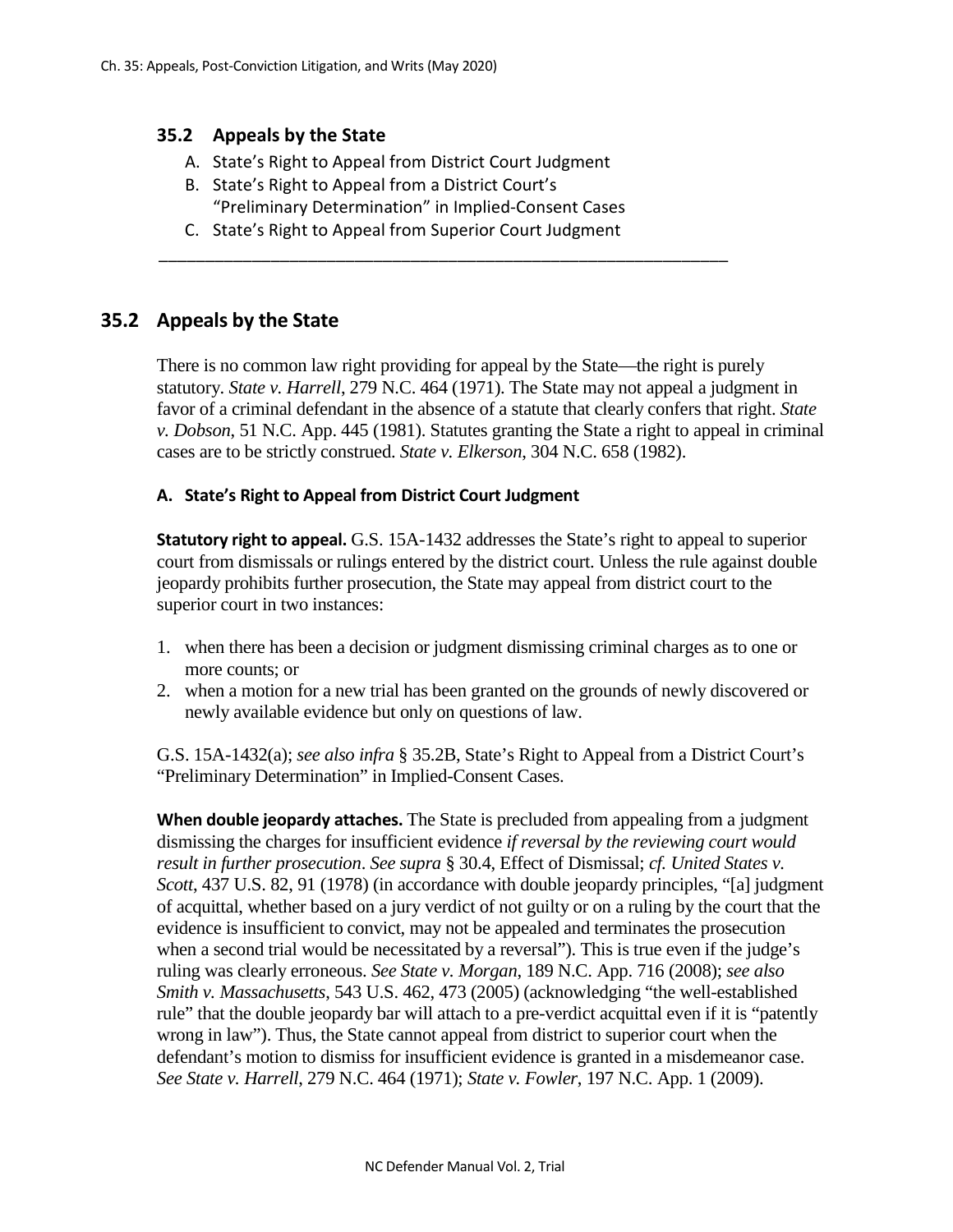Since criminal trials in district court are nonjury trials, jeopardy attaches when the trial judge begins to hear evidence or testimony. *See State v. Brunson*, 327 N.C. 244 (1990); *see also Fowler*, 197 N.C. App. 1, 17 ("'until a defendant is "put to trial *before the trier of the facts*, whether the trier be a jury or a judge," jeopardy does not attach'" (emphasis added by *Fowler* court) (citations omitted)). The rationale behind this rule is that the potential for conviction exists only when evidence or testimony against a defendant is presented to and accepted by the court. *See State v. Ward*, 127 N.C. App. 115, 121 (1997).

If a dismissal is granted based on a pretrial motion of the defendant and evidence has not been accepted by the district court for an adjudication of the defendant's guilt, the State is free to appeal to superior court. *See, e.g., id.* (jeopardy had not attached and State properly appealed to superior court where district court dismissed charges before trial based on prosecutorial misconduct).

**Procedural requirements.** When appealing pursuant to G.S. 15A-1432(a), the State must file a written motion specifying the basis of the appeal. G.S. 15A-1432(b); *see also State v. Loftis*, 250 N.C. App. 449, 452-53 (2016) (finding that State's notice of appeal from the district court's order dismissing "the Driving While Impaired charge against the above named defendant after denying the State's motion to continue the case during a criminal session of District Court" failed to specify the basis for the appeal as required by G.S. 15A-1432(b); "[a]n appeal under this statute requires more specificity than merely identifying the order which is being appealed"); *State v. Hinchman*, 192 N.C. App. 657, 661–62 (2008) (State properly asserted the legal basis of appeal in its motion for appeal, which asserted that "no competent evidence was presented to support the [defendant's] motion and order to dismiss" and the "[d]ismissal of the charges was contrary to law"). The motion must be filed with the clerk and served on the defendant within ten days after entry of the district court judgment. G.S. 15A-1432(b).

Minor inadequacies in the State's "motion of appeal" will not be fatal to the superior court's jurisdiction unless the defendant can show prejudice. *See Hinchman*, 192 N.C. App. 657 (defendant showed no prejudice resulting from the State's mistake in captioning its motion to appeal as having been filed in the district court division instead of superior court); *State v. Ward*, 127 N.C. App. 115 (1997) (State's appeal designated as "Notice of Appeal" and setting forth the legal bases on which it sought review was sufficient to vest the superior court with jurisdiction even though the document was not labeled a "motion" as required by G.S. 15A-1432(b)).

The State and the defendant are entitled to file briefs addressing the motion and to adequate time for their preparation, "consonant with the expeditious handling of the appeal." G.S. 15A-1432(c).

**Scope of review.** The superior court must conduct a de novo review of the district court's decision*.* Since district courts are not courts of record, there would be no way for the superior court to exercise appellate-like jurisdiction to determine whether the district court's findings of fact and conclusions of law were sufficient. In many instances, the only way for a superior court judge to determine whether the district court's order should be affirmed or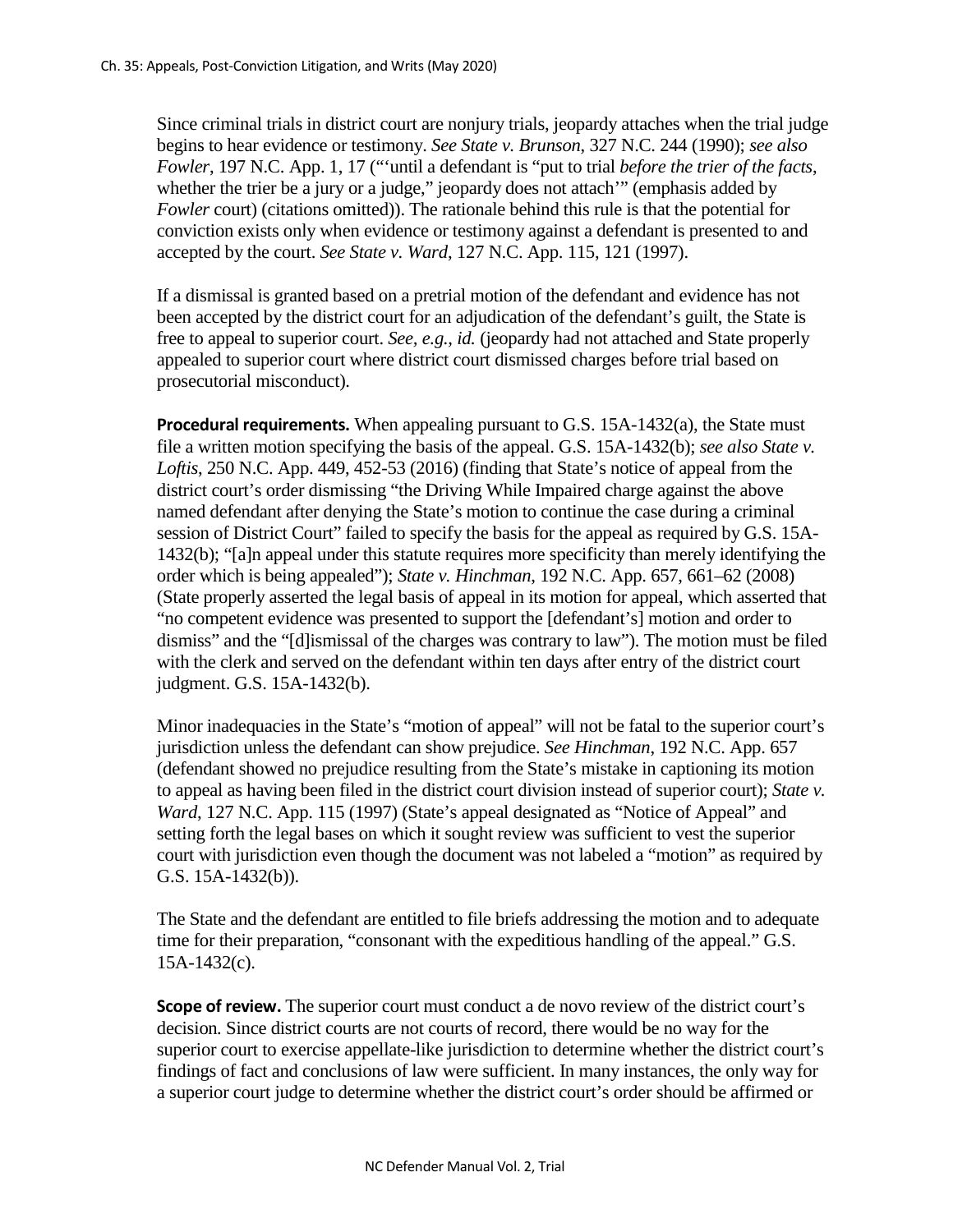reversed will be to hold a full evidentiary hearing. *See State v. Ward*, 127 N.C. App. 115 (1997); *State v. Gurganus*, 71 N.C. App. 95 (1984).

De novo review in this context does not mean that the State has the opportunity for a new trial on the merits, as when a defendant appeals for a trial de novo in superior court. The hearing in superior court on the State's appeal is limited to a de novo review of the district court's order dismissing criminal charges against a defendant or granting a motion for a new trial based on newly discovered evidence. *Gurganus*, 71 N.C. App. 95 (State was only entitled to a hearing de novo on the issue of whether the second prosecution of the charges by the State was barred by double jeopardy).

**Disposition by superior court.** If the superior court finds that the district court's decision was erroneous, it must reinstate the charges and remand the case to district court for further proceedings. The defendant may appeal from this order to the appellate division "as in the case of other orders of the superior court." This is true even though the appeal is interlocutory if the defendant, or his or her attorney, certifies to the superior court judge "that the appeal is not taken for the purpose of delay" and "the judge finds the cause is appropriately justiciable in the appellate division as an interlocutory matter." G.S. 15A-1432(d).

If the superior court finds that the district court's decision was correct, it must enter an order affirming the district court judgment. The State may appeal from this order to the appellate division if the district attorney certifies to the ruling judge that the appeal is not taken for the purpose of delay. G.S. 15A-1432(e); *see also State v. Bryan*, 230 N.C. App. 324 (2013) (dismissing State's appeal from the superior court order that affirmed the order of the district court granting defendant's motion to dismiss for a speedy trial violation; State's failure to file a certificate as required by G.S. 15A-1432(e) deprived appellate court of jurisdiction).

**Additional resources.** For further information on double jeopardy and the State's right to appeal, see Robert L. Farb, *[Criminal Pleadings, State's Appeal from District Court, and](https://www.sog.unc.edu/sites/www.sog.unc.edu/files/additional_files/pleadjep.pdf)  [Double Jeopardy Issues](https://www.sog.unc.edu/sites/www.sog.unc.edu/files/additional_files/pleadjep.pdf)*, UNC SCH. OF GOV'T (Feb. 1, 2010), and Robert L. Farb, *[Double](https://www.sog.unc.edu/sites/www.sog.unc.edu/files/reports/djoverview.pdf)  [Jeopardy, Ex Post Facto, and Related Issues](https://www.sog.unc.edu/sites/www.sog.unc.edu/files/reports/djoverview.pdf)*, UNC SCH. OF GOV'T (Jan. 2007).

# **B. State's Right to Appeal from a District Court's "Preliminary Determination" in Implied-Consent Cases**

The Motor Vehicle Driver Protection Act of 2006 set forth specific procedures that must be followed for implied-consent offenses committed on or after December 1, 2006. When a district court judge determines that a defendant's pretrial motion to suppress or dismiss made pursuant to G.S. 20-38.6(a) should be granted, he or she must issue a written "preliminary determination" setting forth findings of fact and conclusions of law. G.S. 20- 38.6(f). The State may appeal from that "preliminary determination" to superior court. If there is a dispute about the findings of fact, the superior court is not bound by the district court's findings and must determine the matter de novo. G.S. 20-38.7(a). Under the applicable statutes, the State does not have "to set forth the specific findings of fact to which it objects in its notice of appeal to superior court" in order to be entitled to de novo review.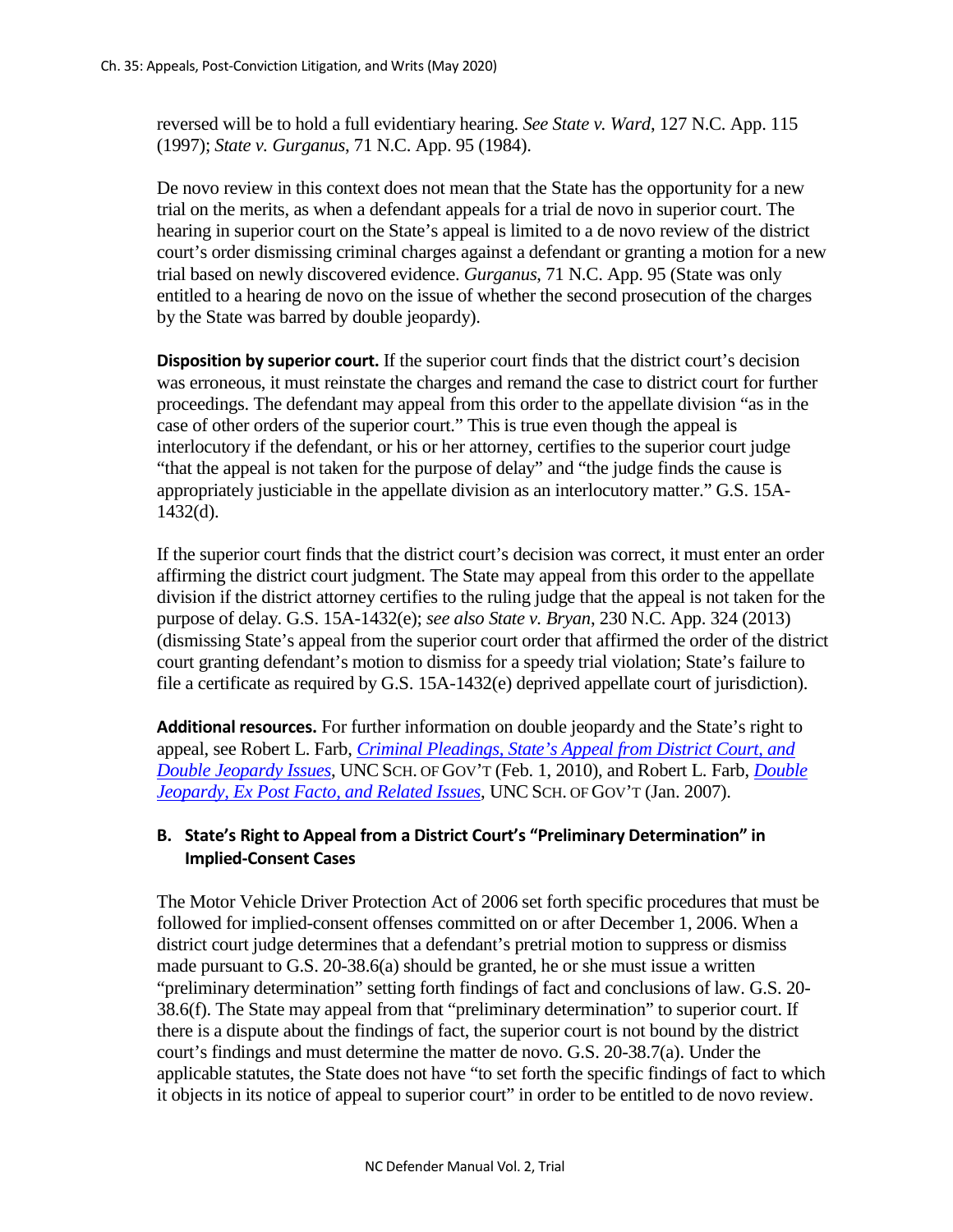*See State v. Miller*, 247 N.C. App. 628, 637 (2016) (noting, however, that senior resident superior court judges have the authority to enter local rules and administrative orders governing practices and procedures within their judicial districts). The superior court will determine the merits of the defendant's motion and remand to district court for the entry of final judgment.

If the judge affirms the district court's "preliminary determination" granting the defendant's motion to suppress or dismiss and remands for the entry of final judgment, the State has no statutory right to appeal but may petition the N.C. Court of Appeals for a writ of certiorari. *See State v. Fowler*, 197 N.C. App. 1 (2009); *State v. Palmer*, 197 N.C. App. 201 (2009); *see also State v. Parisi*, 259 N.C. App. 879 (2018) (granting State's petition for writ of certiorari to review superior court judge's order that affirmed district court judge's preliminary order granting defendant's motion to suppress, and the final order of the district court granting defendant's motion to suppress), *aff'd*, 372 N.C. 639 (2019).

The defendant may not appeal from a district court judge's determination that his or her pretrial motion to suppress or dismiss made pursuant to G.S. 20-38.6(a) should be denied. He or she must wait and appeal for a trial de novo if convicted of the offense. *See* G.S. 20- 38.7(b).

**Additional resources.** For a detailed discussion of the procedures applicable to and issues surrounding appeals from a district court's "preliminary determination," see Shea Riggsbee Denning, *[Motions Procedures in Implied Consent Cases after](https://www.sog.unc.edu/publications/bulletins/motions-procedures-implied-consent-cases-after-state-v-fowler-and-state-v-palmer)* State v. Fowler *and* State v. [Palmer,](https://www.sog.unc.edu/publications/bulletins/motions-procedures-implied-consent-cases-after-state-v-fowler-and-state-v-palmer) ADMINISTRATION OF JUSTICE BULLETIN No. 2009/06 (UNC School of Government, Dec. 2009).

# **C. State's Right to Appeal from Superior Court Judgment**

**Statutory right to appeal.** Unless the rule against double jeopardy prohibits further prosecution, the State may appeal from superior court to the appellate courts in the following instances:

- 1. when there has been a decision or judgment dismissing criminal charges as to one or more counts;
- 2. after a motion for a new trial on the ground of newly discovered or newly available evidence is granted but only on questions of law;
- 3. when the State alleges that the sentence imposed
	- results from an incorrect determination of the defendant's prior record level or the defendant's prior conviction level,
	- contains a type of sentence disposition that is not authorized by statute for the defendant's class of offense and prior record or conviction level,
	- contains a term of imprisonment that is for a duration not authorized by statute for the defendant's class of offense and prior record or conviction level, or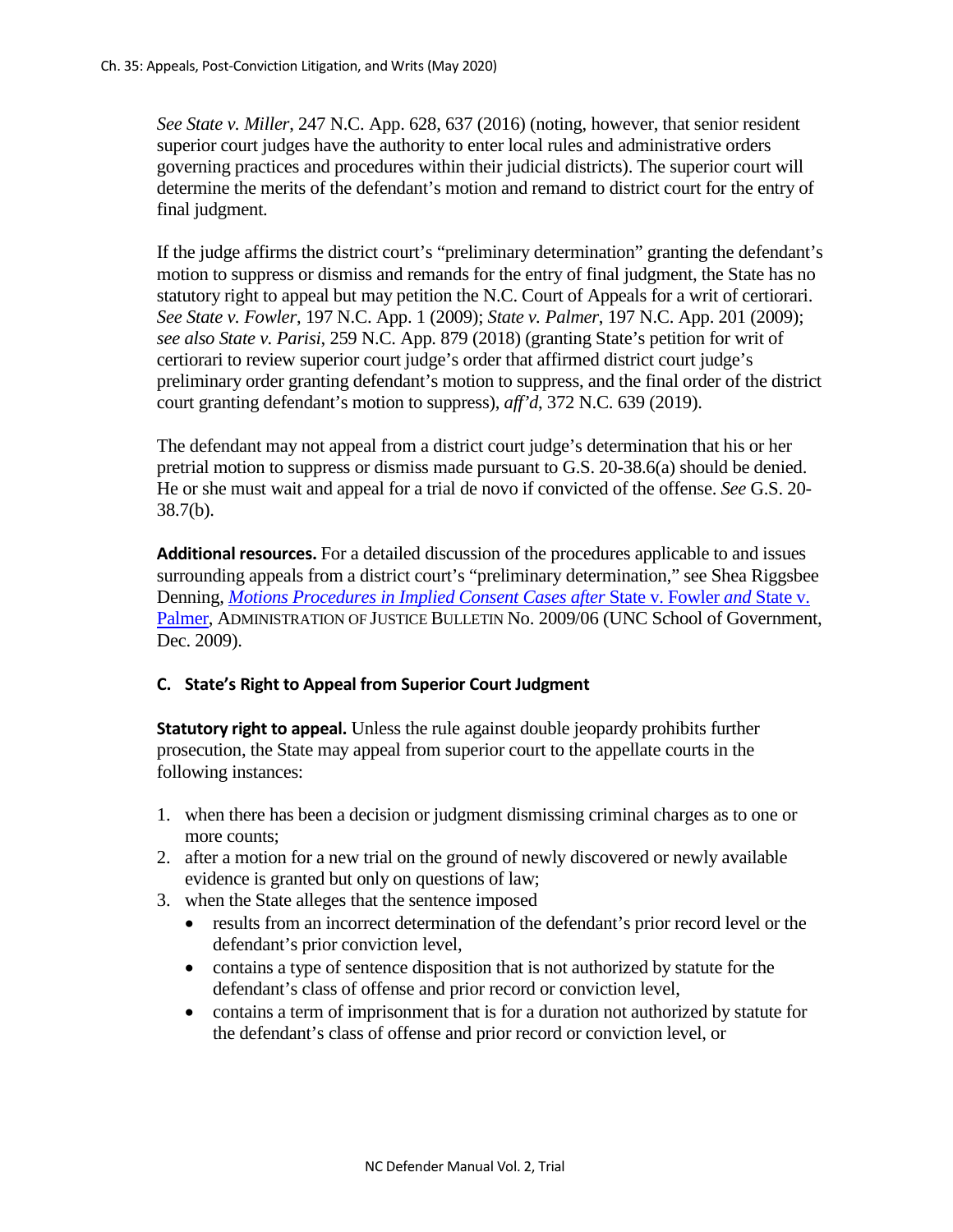• imposes an intermediate punishment pursuant to G.S.  $15A-1340.13(g)$  based on findings of extraordinary mitigating circumstances that are not supported by evidence or are insufficient as a matter of law to support the dispositional deviation.

G.S. 15A-1445(a).

**Appeals from the granting of a defendant's motion to suppress.** The State also may appeal from an order by the superior court granting a defendant's motion to suppress before trial pursuant to G.S. 15A-979. *See* G.S. 15A-1445(b). The prosecutor must certify to the trial judge who granted the motion that the appeal is not taken for the purpose of delay and that the evidence is essential to the case. G.S. 15A-979(c). The appeal is directed to the appellate court that would have jurisdiction if the defendant were found guilty of the charge and received the maximum punishment. If the order suppressing the evidence affects multiple charges, the State's appeal is to the court with jurisdiction over the offense carrying the highest punishment. *Id.*

**When double jeopardy attaches.** The State is precluded from appealing from a judgment dismissing the charges for insufficient evidence *if reversal by the reviewing court would result in further prosecution*. *See supra* § 30.4, Effect of Dismissal; *cf. United States v. Scott*, 437 U.S. 82, 91 (1978) (in accordance with double jeopardy principles, "[a] judgment of acquittal, whether based on a jury verdict of not guilty or on a ruling by the court that the evidence is insufficient to convict, may not be appealed and terminates the prosecution when a second trial would be necessitated by a reversal"). This is true even if the judge's ruling was clearly erroneous. *See State v. Morgan*, 189 N.C. App. 716 (2008); *see also Smith v. Massachusetts*, 543 U.S. 462, 473 (2005) (acknowledging "the well-established rule" that the double jeopardy bar will attach to a pre-verdict acquittal even if it is "patently wrong in law"). Thus, the State cannot appeal from the superior court to the appellate division when the defendant's motion to dismiss for insufficient evidence is granted. *See State v. Ausley*, 78 N.C. App. 791 (1986); *State v. Murrell*, 54 N.C. App. 342 (1981).

Jeopardy attaches in superior court "when a defendant in a criminal prosecution is placed on trial: (1) on a valid indictment or information, (2) before a court of competent jurisdiction, (3) after arraignment, (4) after plea, and (5) when a competent jury has been empaneled and sworn." *See State v. Cutshall*, 278 N.C. 334, 344 (1971). Thus, the critical time for jeopardy purposes in a jury trial is the empanelment and swearing of the jury, not the taking of testimony of the first witness.

Double jeopardy will prohibit further prosecution in cases where the trial judge grants a defendant's motion to dismiss based on insufficient evidence *before the verdict* because "a reversal at the appellate level would result in a new trial—requiring defendant to once again defend himself, with all the emotional and monetary burdens associated therewith." *See State v. Scott*, 146 N.C. App. 283, 286 (2001), *rev'd on other grounds*, 356 N.C. 591 (2002); *see also United States v. Scott*, 437 U.S. 82, 91 (1978) ("A judgment of acquittal . . . based . . . on a ruling by the court that the evidence is insufficient to convict, may not be appealed and terminates the prosecution when a second trial would be necessitated by a reversal.").